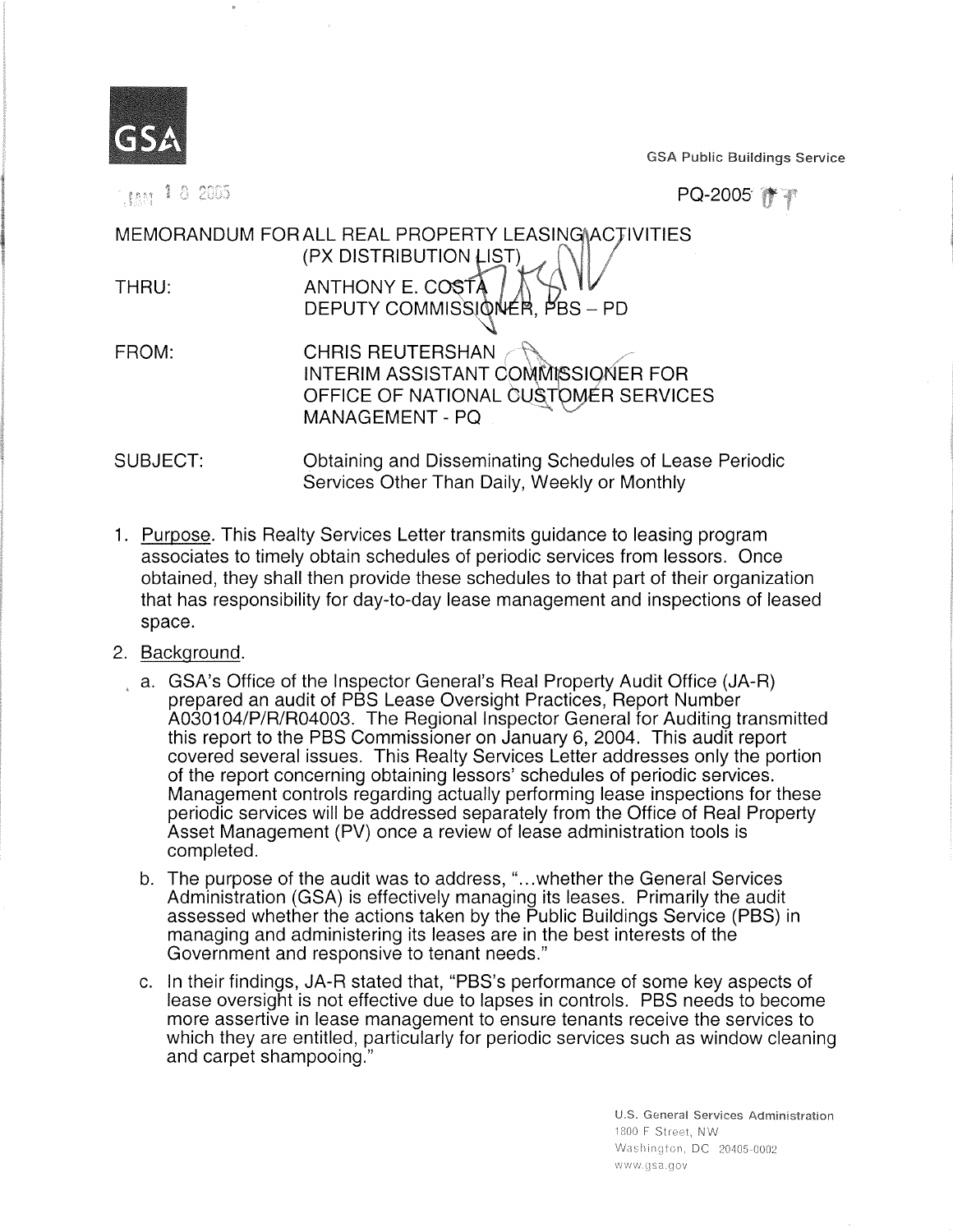- d. Another finding was that, "Specifically, property managers are not always knowledgeable about the services tenants are due under their leases. To a large degree they rely on tenants to keep them informed about unsatisfactory services, even though tenants themselves may not be cognizant of lease terms. As a result, the tenants do not appear to be receiving all the services they are entitled to under the lease."
- e. A further finding also indicated, "PBS...may rely too heavily on tenants to identify substandard lease services. PBS needs to adopt a more assertive role in lease management to mitigate these conditions."
- f. JA-R recommended, "...obtaining the detailed information on lessor services and PBS inspections needed to proactively manage the lease.... The contracting officer should obtain these and forward them to the property manager to verify that tenants receive services as scheduled." PBS management agreed with the recommendation.
- 3. Effective Date/Expiration Date. These instructions are effective immediately on the date of issuance, and will expire 12 months from the date of issuance, unless extended.
- 4. Cancellation. None.
- 5. Applicability. All real property leasing activities.
- 6. Instructions/Procedures.
	- a. Regions shall institute a practice that will more closely monitor requests for, and receipt of, schedules of periodic services required in a lease and to further provide copies of these schedules to the responsible lease administration associates in their organization.
	- b. By separate Realty Services Letter, we are adding a reference to the Standard Lease File Checklist's Lease Administration tab to reflect requesting and obtaining the schedule.
	- c. To assist in this effort, a sample letter has been developed and is attached hereto. If regions currently have or implement written procedures in place which address the request for, and monitoring receipt of, periodic services schedules, they may be used in lieu of the sample letter.
	- d. Due to differing regional organizational structures and responsibility assignments, each region must have a written procedure in place to ensure that, after receipt of the schedules, they are distributed to the regions' components that are responsible for lease administration.
	- e. In addition to providing the schedule to the PBS associate(s), the Contracting Officer shall also provide a copy of the schedule to the tenant agency's local designated official.

ATTACHMENT